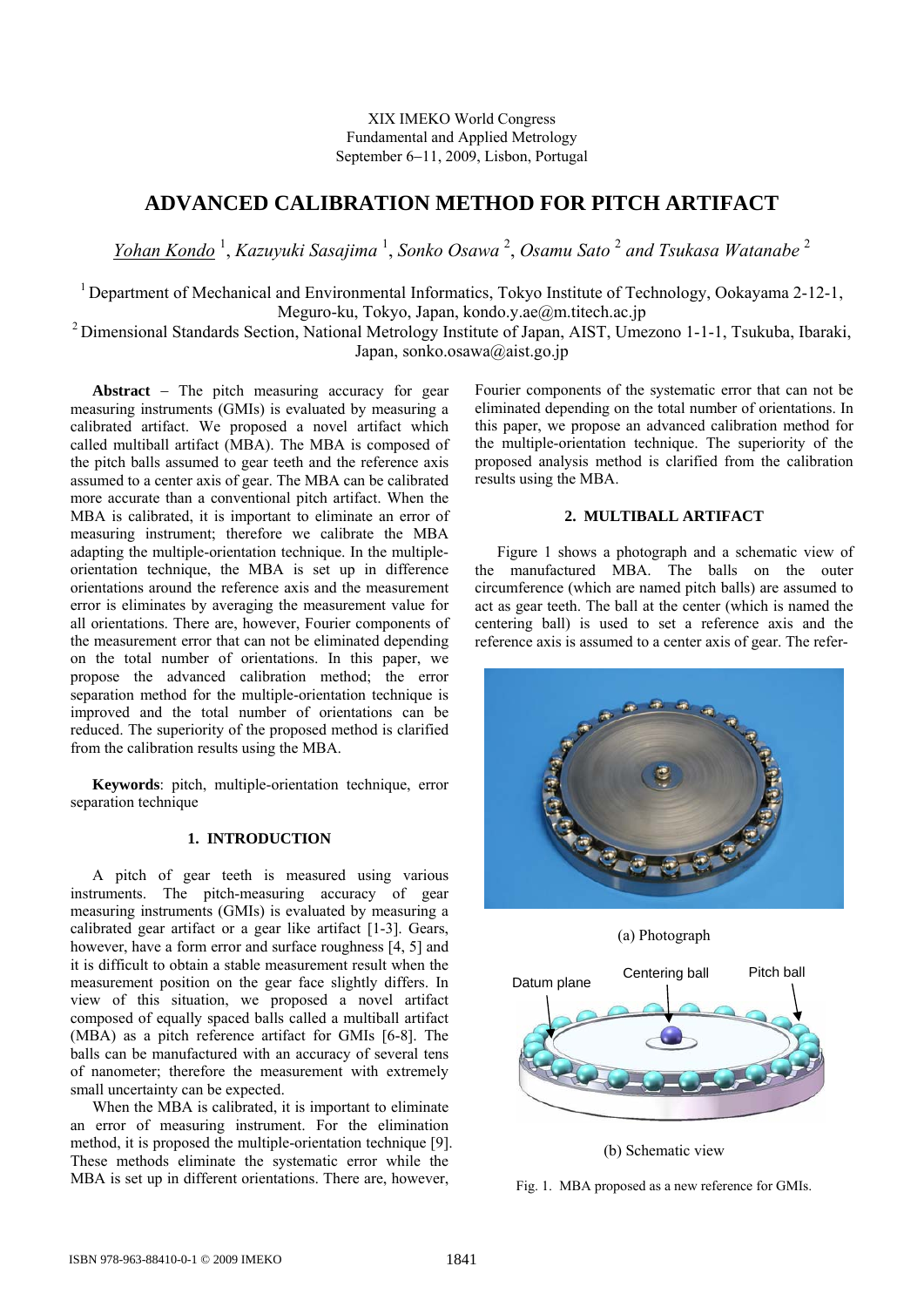-ence axis is perpendicular to the datum plane and passes through the center of the centering ball. The size of the pitch balls and the centering ball are 12.7 mm in diameter and the accuracy is grade 3 as standardized by ISO 3290. The number of pitch balls is 24. Pitch balls are arranged on a curvic coupling (type: 24180-120V, manufactured by Okubo Gear Co., Ltd.) in contacting with both tooth flanks and the pitch balls are also in contact with a cylinder manufactured to be concentric with the centering ball.

For the centers of each pitch ball, the difference between the theoretical angular position and the actual angular position around the reference axis is named the angular deviation, where, the theoretical angular pitch position is the angular position for the ideal pitch ball arranged at a complete equal interval and the actual angular position is the angular position for the actual pitch ball of the manufactured MBA. GMIs can be evaluated by measuring the calibrated angular pitch deviation.

## **3. MULTIPLE-ORIENTATION TECHNIQUE**

We calibrated the angular deviation of the MBA using a coordinate-measuring machine (CMM) to measure each pitch ball center and by adapting the multiple-orientation technique. Figure 2 shows the measurement setup. The rotary index table was placed on the CMM table and the MBA was clamped onto the rotary index table. For the multiple-orientation technique, the MBA was set up in different orientations using the rotary index table. The angular pitch deviation of the MBA was measured at each orientation. Figure 3 shows a relationship of the MBA positions at each orientation. The multiple-orientation technique eliminates the systematic error by averaging the measurement value for all orientations. The detail of the multiple-orientation technique is described at the following.

If the pitch balls are arranged at a complete equal interval, the nominal angular position of *i*th pitch ball is defined by

$$
\theta_i = \frac{2\pi}{N} (i - 1) \quad (i = 1, 2, \cdots, N), \tag{1}
$$

where *N* is the total number of pitch balls and the pitch ball number is assigned in clockwise direction. We denote the true angular position of *i*th pitch ball by  $T(\theta_i)$ . Additionally, we define the angular pitch deviation by

$$
P(\theta_i) = T(\theta_i) - \theta_i \tag{2}
$$

We denote the measurement value of  $P(\theta_i)$  by  $M(\theta_i, \varphi_i)$ , which is sum of  $P(\theta_i)$ , the systematic error  $E(\theta_i)$  and the nonsystematic error *Erand*, where *Erand* is the component of the random errors of the CMM:

$$
M(\theta_i, \varphi_j) = P(\theta_i) + E(\theta_i + \varphi_j) + E_{rand} \t{,}
$$

where  $\varphi_j$  is the rotation angle of rotary index table at *j*th orientation as shown in Fig. 3. The rotary index table rotates at equal intervals as follows:

$$
\varphi_j = -\frac{2\pi}{m}(j-1) \quad (j = 1, 2, \cdots, m),
$$
\n(4)

where *m* is the total number of orientations. Here, we denote the mean value of  $M(\theta_i, \varphi_i)$  for all orientations by

$$
\mu(\theta_i) = \frac{1}{m} \sum_{j=1}^{m} M(\theta_i, \varphi_j)
$$
  
= 
$$
\frac{1}{m} \sum_{j=1}^{m} \{ P(\theta_i) + E(\theta_i + \varphi_j) + E_{rand} \}
$$
  
= 
$$
P(\theta_i) + E^{(m)}(\theta_i)
$$
 (5)

where the expected value of  $E_{rand}$  is zero and  $E^{(m)}(\theta_i)$  is a curve composed by the sum of the multiple of *m*th-order Fourier component of  $E(\theta_i)$ . It is explained by the following law of the Fourier series:

"An arbitrary periodic curve of  $2\pi$  can be expressed by the Fourier series, and when *n*-number of curve with a phase shift of  $2\pi/n$  at a time are averaged, the averaged curve shows the sum of an integral multiple of *n*th-order Fourier components of the original curve."



Fig. 2. Overview of MBA measurement on CMM.



Fig. 3. Relationship of MBA positions at each orientation.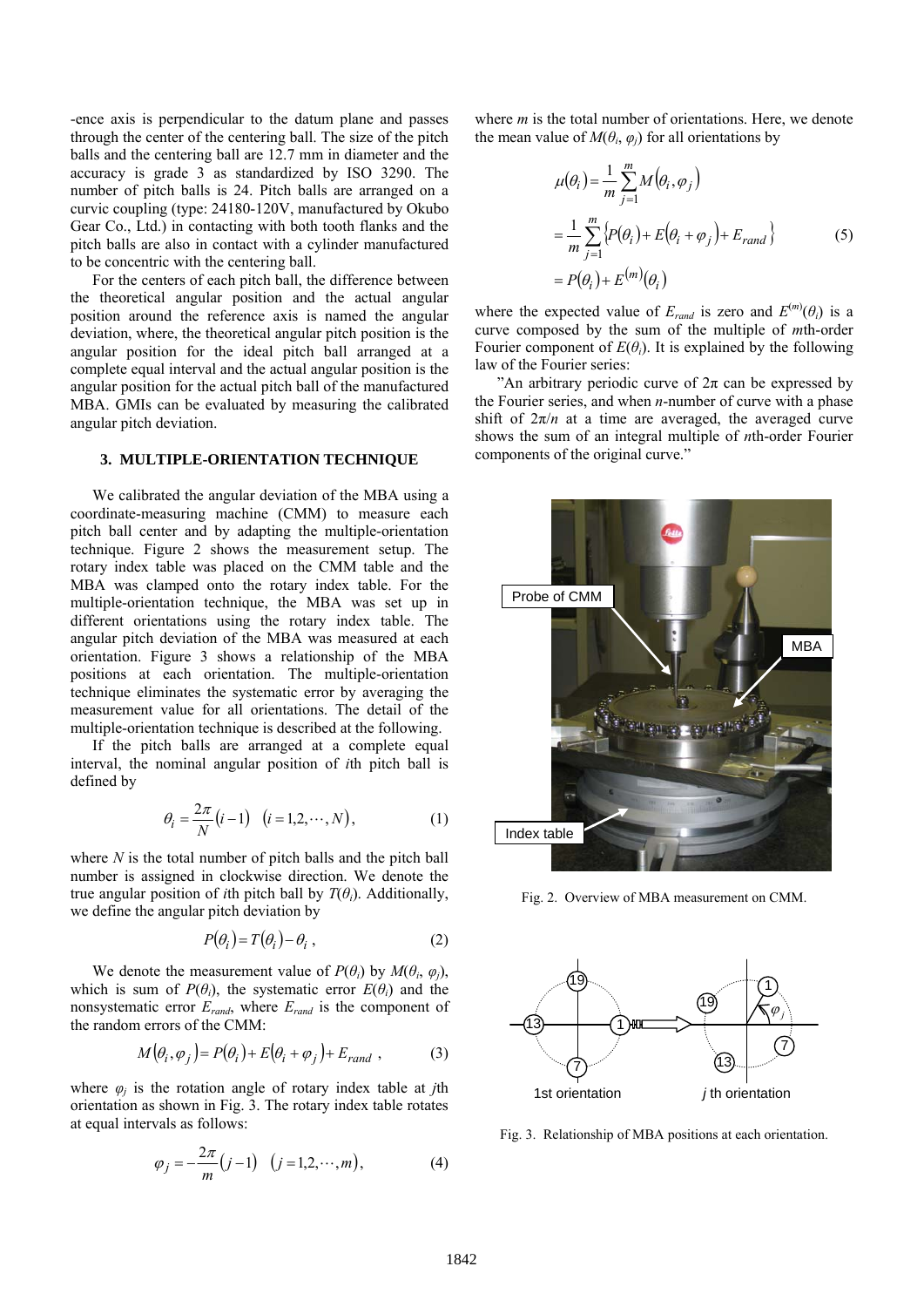Figure 4 shows the measurement result of  $m = 3$ . The dots are the measurement value  $M(\theta_i, \varphi_i)$  for each orientation and the line is the mean value  $\mu(\theta_i)$ . In the exiting multipleorientation technique, the calibration value of  $P(\theta_i)$  is estimated by  $\mu(\theta_i)$ ; however,  $\mu(\theta_i)$  has  $E^{(m)}(\theta_i)$ . We propose the advanced analysis method at the following section.

## **4. ADVANCED ANALYSIS METHOD**

### *4.1. Improvement of error separation method*

The origin of  $E(\theta_i)$  contained in  $M(\theta_i, \varphi_i)$  is different at each orientation. We shift  $M(\theta_i, \varphi_j)$  so that the origin of  $E(\theta_i)$  at each orientation becomes uniform as follows:

$$
M(\theta_i - \varphi_j, \varphi_j) = P(\theta_i - \varphi_j) + E(\theta_i) + E_{rand} . \tag{6}
$$

We denote the mean value of  $M(\theta_i - \varphi_i, \varphi_i)$  by  $\mu'(\theta_i)$  as follows:

$$
\mu'(\theta_i) = \frac{1}{m} \sum_{j=1}^{m} M(\theta_i - \varphi_j, \varphi_j)
$$
  
= 
$$
\frac{1}{m} \sum_{j=1}^{m} \{p(\theta_i - \varphi_j) + E(\theta_i) + E_{rand}\}
$$
  
= 
$$
P^{(m)}(\theta_i) + E(\theta_i),
$$
 (7)

where  $P^{(m)}(\theta_i)$  is a curve composed by the sum of the multiple of *m*th-order Fourier components of  $P(\theta_i)$ . Here, let subtract  $\mu'(\theta_i)$  from  $M(\theta_i - \varphi_i, \varphi_i)$  and we obtain the following equation.

$$
M(\theta_i - \varphi_j, \varphi_j) - \mu'(\theta_i) = P(\theta_i - \varphi_j) + E_{rand} - P^{(m)}(\theta_i)
$$
 (8)

Figure 5 shows the calculated result of Eq. (8) for the measurement value. We can obtain  $P(\theta_i)$  using the data for *j*  $= 1$  ( $\varphi_1 = 0$ ). The statistics accuracy is not enough because it is handling only the data for  $j = 1$  despite the measurement of *m*-orientations. And so, we analyze to obtain  $P(\theta_i)$  using the measurement value for all orientations. We make the *m*numbers of  $\mu'(\theta_i + \varphi_i)$  which is  $\mu'(\theta_i)$  with the phase shift of  $\varphi_i$ . We subtract  $\mu'(\theta_i + \varphi_i)$  from  $M(\theta_i, \varphi_i)$  to obtain

$$
M(\theta_i, \varphi_j) - \mu'(\theta_i + \varphi_j)
$$
  
=  $\{P(\theta_i) + E(\theta_i + \varphi_j) + E_{rand}\}$   
 $-\{P^{(m)}(\theta_i + \varphi_j) + E(\theta_i + \varphi_j)\}$   
=  $P(\theta_i) + E_{rand} - P^{(m)}(\theta_i + \varphi_j).$  (9)

Figure 6 shows the calculated result of Eq. (9) for the measurement value. We denote the mean value of Eq. (9) for all orientations by

$$
p_m(\theta_i) = \frac{1}{m} \sum_{j=1}^{m} \{ M(\theta_i, \varphi_j) - \mu'(\theta_i + \varphi_j) \}
$$
  
= 
$$
\frac{1}{m} \sum_{j=1}^{m} \{ P(\theta_i) + E_{rand} - P^{(m)}(\theta_i + \varphi_j) \}
$$
 (10)  
= 
$$
P(\theta_i) - P^{(m)}(\theta_i).
$$



Fig. 4. Measurement results of  $M(\theta_i, \varphi_i)$  and  $\mu(\theta_i)$ .



Fig. 5. Calculated result of  $M(\theta_i - \varphi_j, \varphi_j) - \mu'(\theta_i)$ .



Fig. 6. Calculated result of  $M(\theta_i, \varphi_j)$  -  $\mu'(\theta_i + \varphi_j)$ .

 $p_m(\theta_i)$  is expressed the form without  $E(\theta_i)$ ; however, it does not contain  $P^{(m)}(\theta_i)$ .

#### *4.2. Improvement of orientation number*

GMIs are not evaluated about Fourier components larger than the total number of pitch balls according to the sampling theorem. When we perform the calibration at the total number of orientations as the number of pitch balls,  $p_m(\theta_i)$  contain the required Fourier components for the evaluation of GMIs. It, however, takes very long time and it is difficult to keep a stable environment during the measurement. In addition to the *section 4.1*, we propose the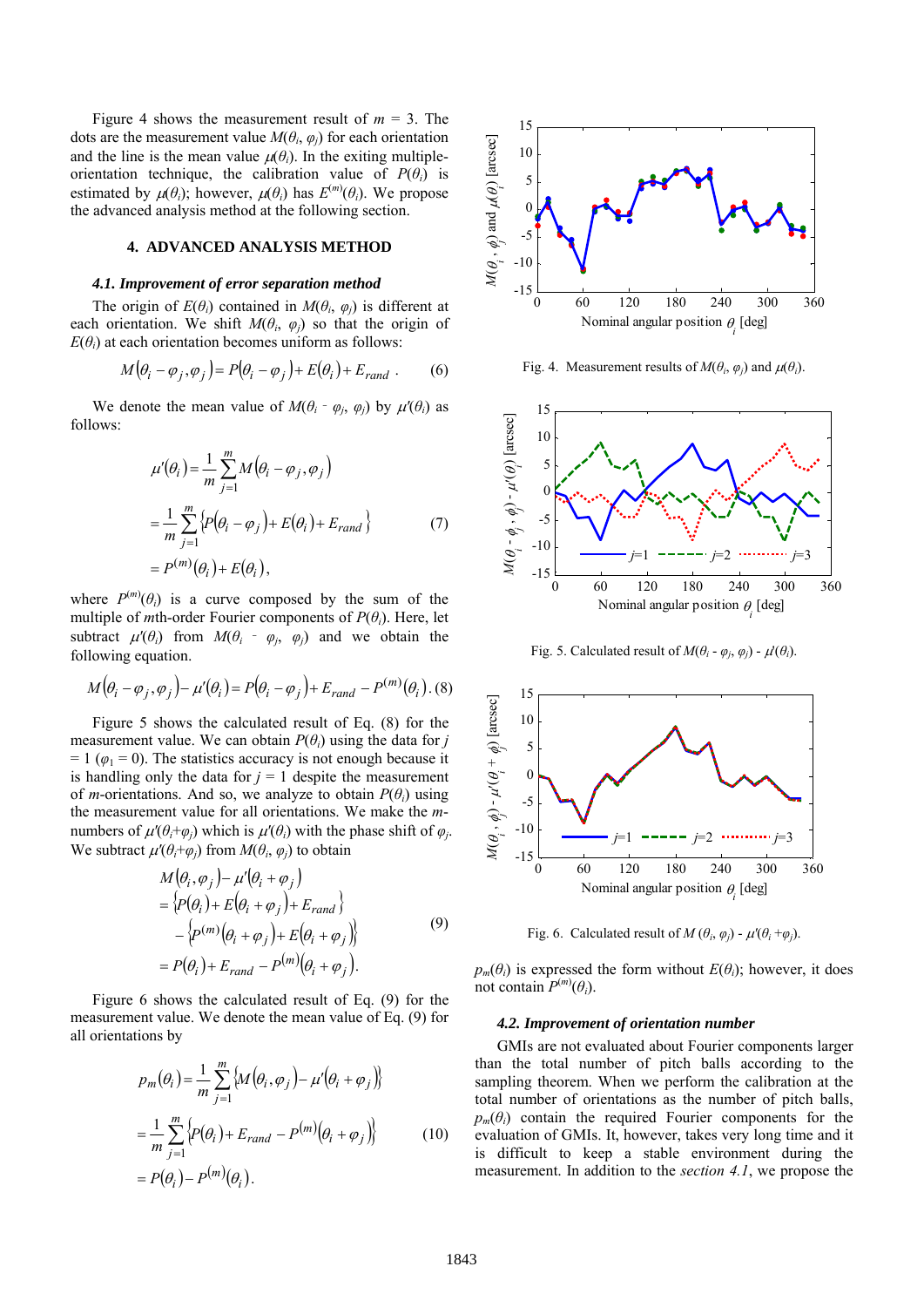improved method so that the total number of orientations can be reduced.

 $p_m(\theta)$  can not be obtained when the total number of orientations is *m*. We compensate the deficient Fourier component from the measurement of another total number of orientations. When the total number of orientations is  $n \neq$ *m*), we denote the calculated result of Eq. (10) by  $p_n(\theta_i)$ .



Fig. 7. Analyzed results of  $p_3(\theta_i)$  and  $p_8(\theta_i)$ .



Fig. 8. Fourier components of  $p_3(\theta_i)$  and  $p_8(\theta_i)$ .



Fig. 9. Analyzed results of  $p_{3\times 8}(\theta_i)$  and  $p_{3\times 8}(\theta_i) - p_{24}(\theta_i)$ .

Figure 7 shows the analyzed results of  $p_m(\theta_i)$  for  $m = 3$ and  $p_n(\theta_i)$  for  $n = 8$ , respectively. Figure 8 shows the Fourier components for two curves, respectively. It can be confirmed that  $P^{(3)}(\theta_i)$  for  $p_3(\theta_i)$  and  $P^{(8)}(\theta_i)$  for  $p_8(\theta_i)$  are not contained.

Here, we make  $P^{(m)}(\theta_i)$  from  $p_n(\theta_i)$ . We make the *m*numbers of  $p_n(\theta_i+\varphi_i)$  which is  $p_n(\theta_i)$  with the phase shift of  $\varphi_j$  = -(2π/*m*)×(*j*-1). We denote the mean value of  $p_n(\theta_i + \varphi_j)$  by  $\mu_{(m,n)}(\theta_i)$  as follows:

$$
\mu_{(m,n)}(\theta_i) = \frac{1}{m} \sum_{j=1}^m p_n(\theta_i + \varphi_j)
$$
  
= 
$$
\frac{1}{m} \sum_{j=1}^m \left\{ P(\theta_i + \varphi_j) - P^{(n)}(\theta_i + \varphi_j) \right\}
$$
 (11)  
= 
$$
P^{(m)}(\theta_i) - P^{(m \times n)}(\theta_i),
$$

where  $P^{(m \times n)}(\theta_i)$  is a curve composed by the sum of the multiple of *m*×*n*th-order Fourier components.

Here, let add  $\mu_{(m,n)}(\theta_i)$  to  $p_m(\theta_i)$  and we denote its curve by  $p_{m\times n}(\theta_i)$  as follows:

$$
p_{m \times n}(\theta_i) = p_m(\theta_i) + \mu_{(m,n)}(\theta_i)
$$
  
=  $P(\theta_i) - P^{(m \times n)}(\theta_i)$ . (12)

Figure 9 shows the result of  $P_{3\times8}(\theta_i)$  analyzed from the measurement value for  $m = 3$  and  $n = 8$ . The total number of orientations was 10 because we performed that one of orientations for  $m = 3$  and  $n = 8$  was a common orientation. On the other hand, we obtained  $P_{24}(\theta_i)$  analyzed from the measurement value for 24 orientations which is the total number of the pitch balls. The difference between  $P_{3\times8}(\theta_i)$ and  $P_{24}(\theta_i)$  is shown in Fig. 9 and was less than  $\pm 0.15$  arcsec. The superiority of the proposed analysis method which is calculated from the small total number of orientations is clarified. On the other hand, we obtained  $P_{24}(\theta_i)$  analyzed from the measurement value for 24 orientations which is the total number of the pitch balls. The difference between  $P_{3\times8}(\theta_i)$  and  $P_{24}(\theta_i)$  is shown in Fig. 9 and was less than  $\pm 0.15$  arcsec. The superiority of the proposed analysis method which is calculated from the small total number of orientations is clarified.

#### **5. CONCLUSION**

It is important to eliminate the error of measuring instruments when we perform the calibration for the pitch artefact. For elimination method, the multiple-orientation technique is effective. There are, however, Fourier components of the measurement error can not be eliminated depending on the total number of orientations. In this paper, we proposed the advanced analysis method. The multipleorientation technique is improved as following two points.

• The improvement of the error separation method

• The improvement of the total number of orientations The proposed analysis method expresses the calibration value without the measurement error. The analyzed result which was the combination of different orientations (*m* and *n* orientations) and the analyzed result which was large